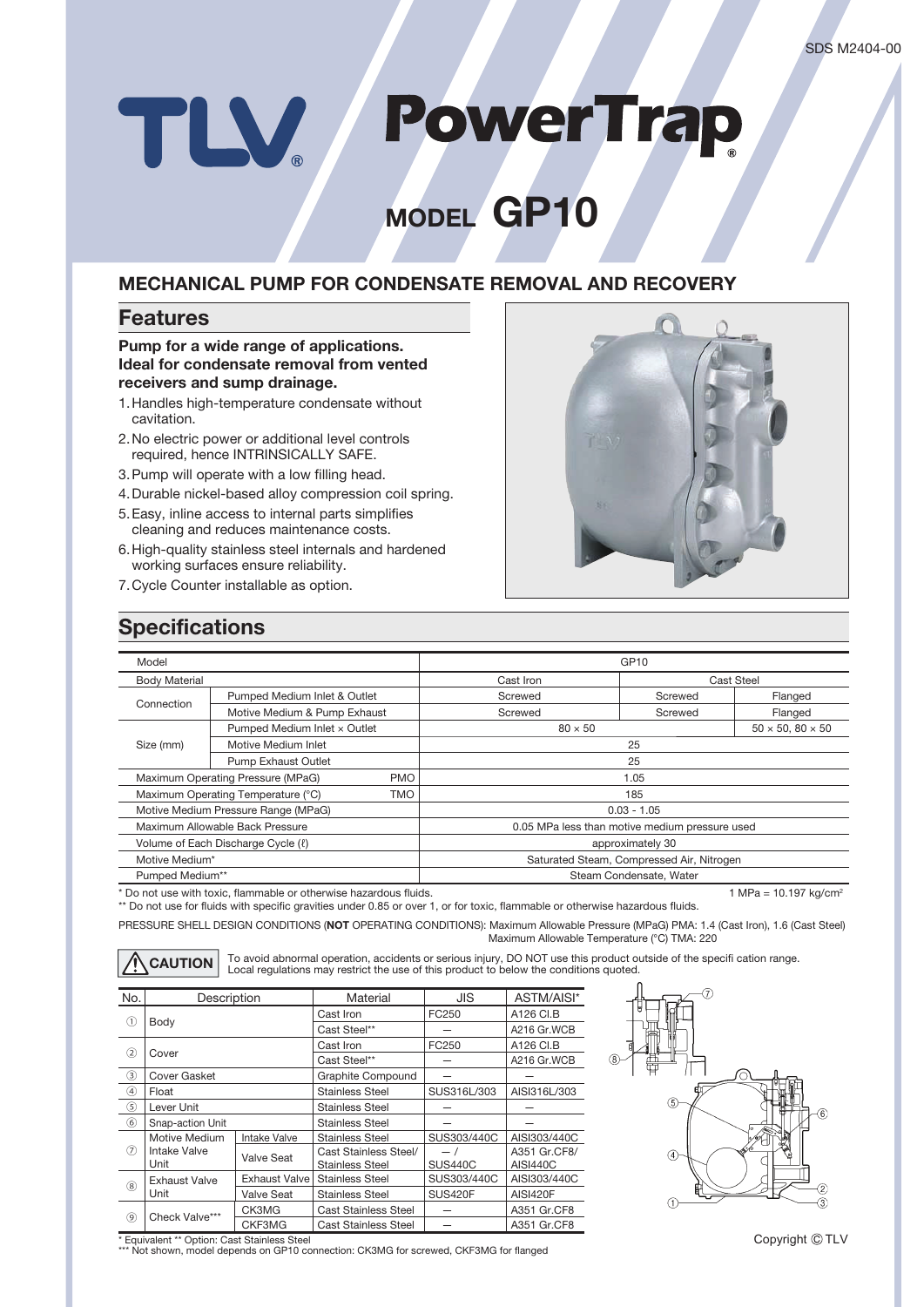

### **Consulting · Engineering · Services**



#### **NOTE:**

**●**A check valve must be installed at both the pumped medium inlet and outlet. To achieve the above capacities with the standard GP10 configuration, TLV CK3MG or CKF3MG check valves must be used.

**●**Motive medium pressure minus back pressure must be greater than 0.05 MPa.

**●**In closed system applications, the motive medium must be compatible with the liquid being pumped. If a non-condensable gas such as air or nitrogen is used as the motive medium, consult TLV for assistance. **●**A strainer must be installed at the motive medium and pumped medium inlets

The discharge capacity is determined by the motive medium, motive medium pressure (Pm) and back pressure  $(P_2)$ . Make sure that:

Discharge Capacity × Correction Factor > Required Flow Rate

Copyright © TLV SDS M2404-00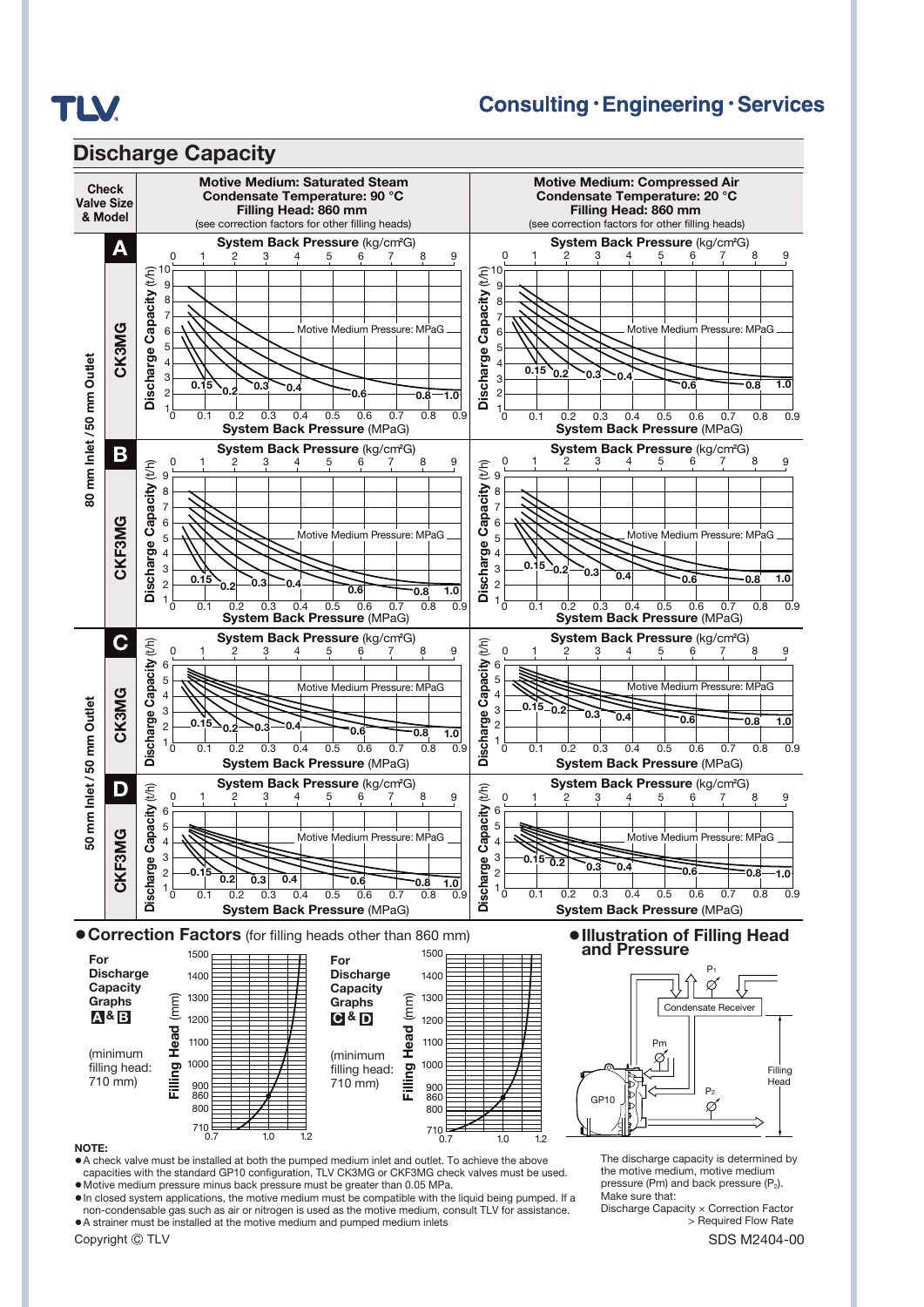# **TLV**

### **Dimensions**





Weight (kg): 124 (Cast Iron), 136 (Cast Steel) \* Rc(PT), other standards available



Units: mm

Weight (kg): 146 (Cast Steel) ASME Class 150 RF, other standards available

### **Size of Receiver/Reservoir**

The receiver/reservoir must have a capacity sufficient to store the condensate produced during the **PowerTrap** operation and discharge. A receiver will generally be larger than a reservoir because it must handle the condensate both as a liquid and as flash steam, and separate one from the other so that only condensate is sent to the **PowerTrap**.

#### **1. Size of Receiver** (flash steam is involved) (Length: 1 m)

| v                           | ,                                   |                                 |  |
|-----------------------------|-------------------------------------|---------------------------------|--|
| Flash Steam up to<br>(kg/h) | <b>Receiver Diameter</b><br>mm (in) | Vent Pipe Diameter<br>$mm$ (in) |  |
| 25                          | 80(3)                               | 25(1)                           |  |
| 50                          | 100(4)                              | 50(2)                           |  |
| 75                          | 125(5)                              | 50(2)                           |  |
| 100                         | 150 (6)                             | 80 (3)                          |  |
| 150                         | 200(8)                              | 80 (3)                          |  |
| 200                         | 200(8)                              | 100(4)                          |  |
| 300                         | 250 (10)                            | 125(5)                          |  |
| 400                         | 300 (12)                            | 125(5)                          |  |
| 500                         | 350 (14)                            | 150 (6)                         |  |
| 700                         | 400 (16)                            | 200(8)                          |  |
| 800                         | 450 (18)                            | 200(8)                          |  |
| 1000                        | 500 (20)                            | 200(8)                          |  |
| 1100                        | 500 (20)                            | 250 (10)                        |  |
| 1400                        | 550 (22)                            | 250 (10)                        |  |
| 1500                        | 600 (24)                            | 250 (10)                        |  |

**3. If flash steam is condensed before it enters the receiver/reservoir, compare tables 1. and 2.** 

#### **2. Size of Reservoir** (flash steam is not involved)

| Amount of<br>Condensate | Reservoir Diameter (mm) and Length (m) |     |     |     |     |     |     |
|-------------------------|----------------------------------------|-----|-----|-----|-----|-----|-----|
| (kg/h)                  | 40                                     | 50  | 80  | 100 | 150 | 200 | 250 |
| 300 or less             | 1.2 <sub>m</sub>                       | 0.7 |     |     |     |     |     |
| 400                     | 1.5                                    | 1.0 |     |     |     |     |     |
| 500                     | 2.0                                    | 1.2 | 0.5 |     |     |     |     |
| 600                     |                                        | 1.5 | 0.6 |     |     |     |     |
| 800                     |                                        | 2.0 | 0.8 | 0.5 |     |     |     |
| 1000                    |                                        |     | 1.0 | 0.7 |     |     |     |
| 1500                    |                                        |     | 1.5 | 1.0 |     |     |     |
| 2000                    |                                        |     | 2.0 | 1.3 | 0.6 |     |     |
| 3000                    |                                        |     |     | 2.0 | 0.9 | 0.5 |     |
| 4000                    |                                        |     |     |     | 1.2 | 0.7 |     |
| 5000                    |                                        |     |     |     | 1.4 | 0.8 | 0.5 |
| 6000                    |                                        |     |     |     | 1.7 | 1.0 | 0.6 |
| 7000                    |                                        |     |     |     | 2.0 | 1.2 | 0.7 |
| 8000                    |                                        |     |     |     |     | 1.3 | 0.8 |
| 9000                    |                                        |     |     |     |     | 1.5 | 0.9 |
| 10000                   |                                        |     |     |     |     | 1.7 | 1.0 |

Reservoir length can be reduced by 50% when the motive medium pressure (Pm) divided by back pressure (P<sub>2</sub>) equals 2 or greater (when Pm ÷ P<sub>2</sub> ≥ 2).

### **Steam or Air Consumption (Motive Medium) and choose the larger of the two resultant sizes.**



\* Equivalent consumption of air at 20 °C under atmospheric pressure